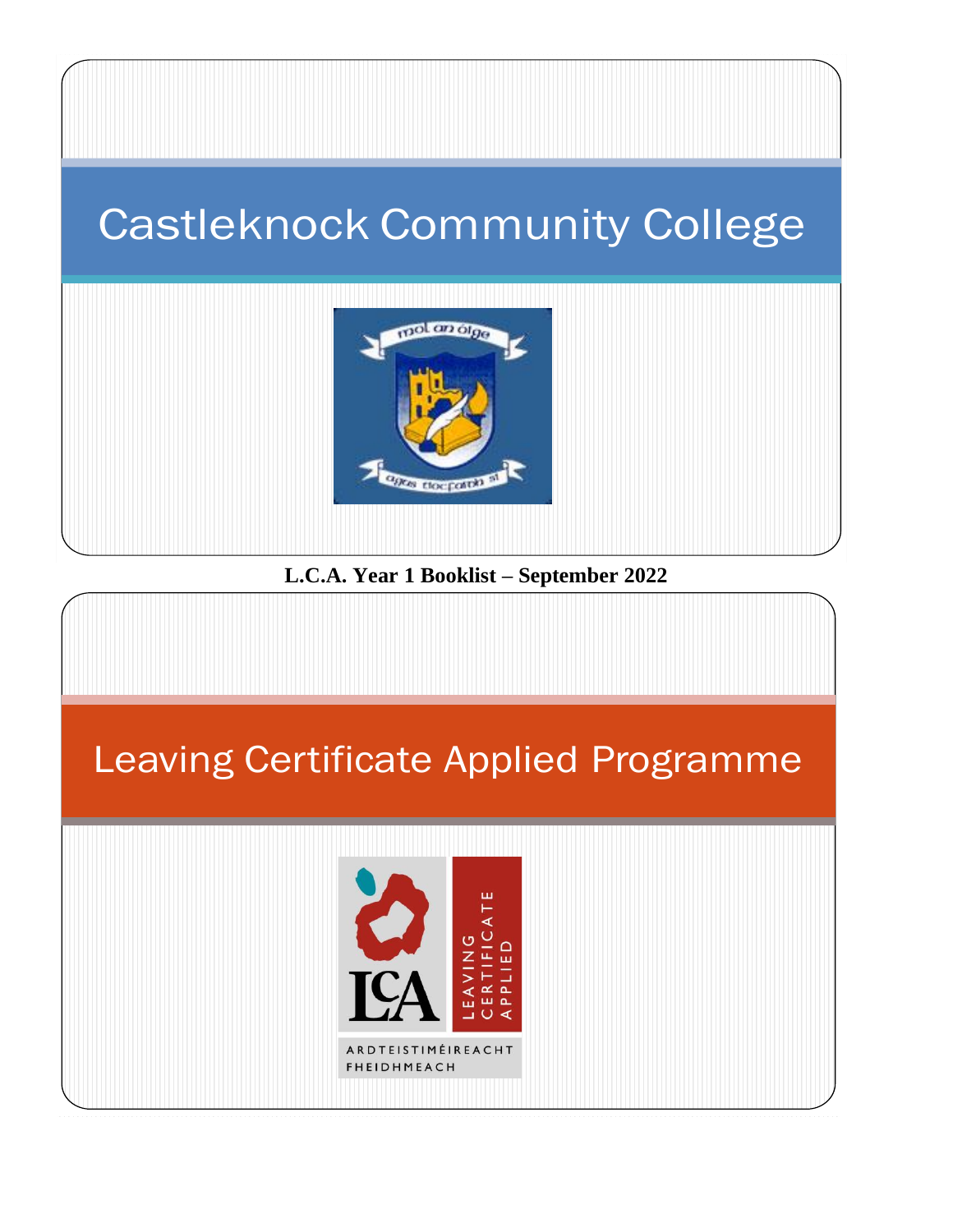### **CASTLEKNOCK COMMUNITY COLLEGE**

### **LEAVING CERTIFICATE APPLIED BOOKLIST**

|                             | LCA YEAR 1                                                                                                                                                                            | <b>SEPTEMBER 2022</b>                                                                                    |
|-----------------------------|---------------------------------------------------------------------------------------------------------------------------------------------------------------------------------------|----------------------------------------------------------------------------------------------------------|
| <u>Subject</u>              | Requirements                                                                                                                                                                          |                                                                                                          |
| Gaeilge                     | Textbook: Gaeilge Gach Ait<br>Author: Ruaidhri O' Baille<br>A4 Writing paper<br>A4 Folder with zip<br>Poly Pockets<br><b>LCA Gaeilge Exam papers</b>                                  |                                                                                                          |
| Mathematical                |                                                                                                                                                                                       |                                                                                                          |
| <b>Applications</b>         | Ruler, rubber and pencils<br>A4 Writing paper<br>A4 Folder with zip<br>A4 squared copy book<br>Poly Pockets<br>LCA Maths 1 & 2 Workbooks                                              | CASIO Scientific Calculator FX-85 GTX (Retain from Junior Cycle)                                         |
| English &<br>Communications | Author: Nessa McDonagh<br><b>Publisher: Gill Education</b><br>A4 Writing paper<br>A4 Folder with zip<br>Poly Pockets                                                                  | Textbook: Beat! LCA English Assignments Workbook                                                         |
| <b>Social Education</b>     | <b>Author: Eilis Flood</b><br><b>Publisher: Gill Education</b><br><b>Author: Niamh Blanche</b><br><b>Publisher: Folens</b><br>A4 Writing paper,<br>A4 Folder with zip<br>Poly pockets | Textbook: Social Education for LCA (3rd Edition)<br>Textbook: LCA Today, Social Education, Student Guide |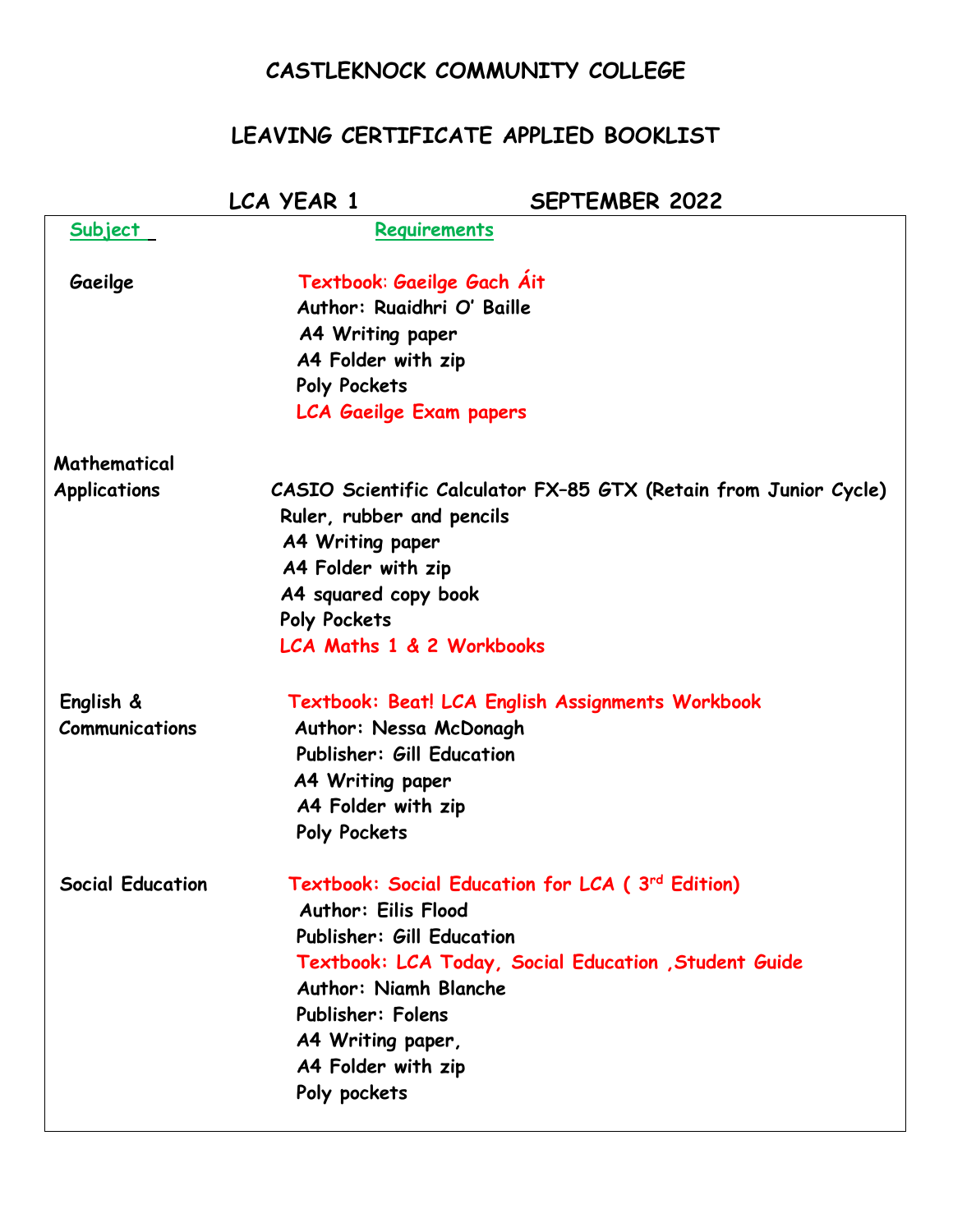| Subject                                                                                                                                                                                                 | Requirements                                                              |  |
|---------------------------------------------------------------------------------------------------------------------------------------------------------------------------------------------------------|---------------------------------------------------------------------------|--|
| <b>Vocational Preparation</b>                                                                                                                                                                           | A4 Writing paper                                                          |  |
|                                                                                                                                                                                                         | A4 Folder with zip                                                        |  |
|                                                                                                                                                                                                         | Poly pockets                                                              |  |
|                                                                                                                                                                                                         | <b>Workbooks</b>                                                          |  |
| <b>Vocational Guidance</b>                                                                                                                                                                              | A4 Writing paper                                                          |  |
|                                                                                                                                                                                                         | A4 Folder with zip                                                        |  |
|                                                                                                                                                                                                         | Poly pockets                                                              |  |
|                                                                                                                                                                                                         | <b>Workbook</b>                                                           |  |
| Arts Education (Music)                                                                                                                                                                                  | A4 Writing paper                                                          |  |
|                                                                                                                                                                                                         | A4 Folder with zip                                                        |  |
|                                                                                                                                                                                                         | Poly pockets                                                              |  |
| Leisure & Recreation                                                                                                                                                                                    | School P.E. tracksuit and Polo Shirt                                      |  |
|                                                                                                                                                                                                         | A4 Writing paper                                                          |  |
|                                                                                                                                                                                                         | A4 Folder with zip                                                        |  |
|                                                                                                                                                                                                         | Poly pockets                                                              |  |
| O.A.C.C                                                                                                                                                                                                 | A4 Writing paper                                                          |  |
|                                                                                                                                                                                                         | A4 Folder with zip                                                        |  |
|                                                                                                                                                                                                         | Poly pockets                                                              |  |
| I.C.T                                                                                                                                                                                                   | <b>USB</b> stick                                                          |  |
|                                                                                                                                                                                                         | <b>A4 Writing paper</b>                                                   |  |
|                                                                                                                                                                                                         | A4 Folder with zip                                                        |  |
|                                                                                                                                                                                                         | Poly pockets                                                              |  |
| <b>Graphics &amp; Construction</b>                                                                                                                                                                      | Ruler and rubber                                                          |  |
| <b>Studies</b>                                                                                                                                                                                          | Packet of pencils                                                         |  |
|                                                                                                                                                                                                         | Packet of colouring pencils                                               |  |
|                                                                                                                                                                                                         | <b>A3 Document Wallet</b>                                                 |  |
|                                                                                                                                                                                                         | Poly Pockets                                                              |  |
| Textbooks, Workbooks and Exam papers highlighted in red will be available for collection in school<br>in September. The cost is €160. Please log on to: www.castleknockcc.ie website for online payment |                                                                           |  |
|                                                                                                                                                                                                         | which is required in advance of the start of the academic year 2022/2023. |  |

 $\Gamma$